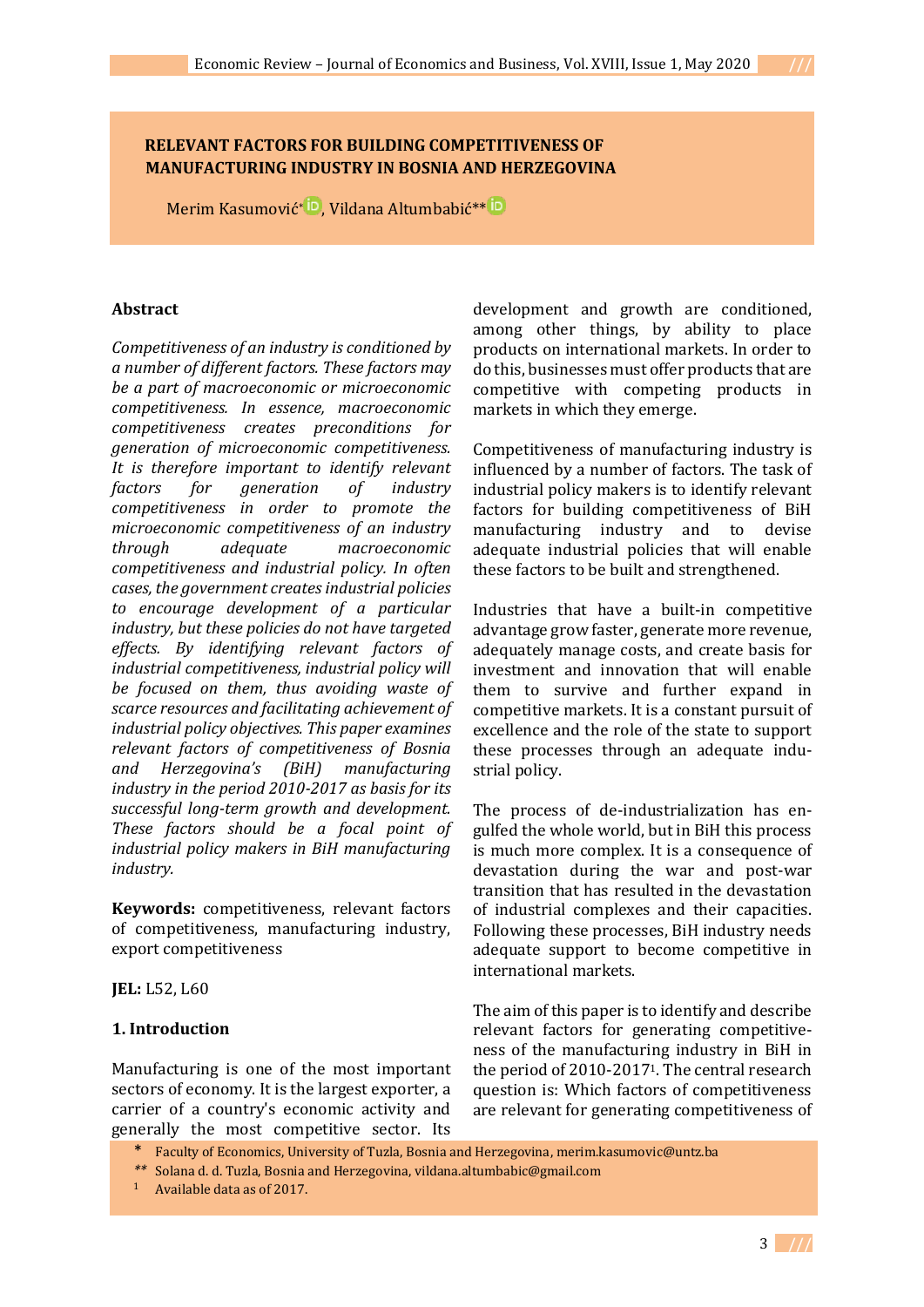BiH manufacturing industry? In order to answer the central research question using the panel regression method, the following central hypothesis was tested: Individual competitiveness factors, as a part of a complex concept of industry competitiveness, have an impact on building competitiveness of BiH manufacturing industry.

The first part of the paper defines the concept and factors of competitiveness of the country and industry and provides literature review. The second part describes the research methodology, sample, variables, sets and tests the model. The third part analyzes the results of the research on the impact of individual competitiveness factors on competitiveness of BiH manufacturing industry.

### **2. Theoretical framework and literature review**

#### *2.1. Review of previous research*

When it comes to research on BiH manufacturing industry and its competitiveness, it can be concluded that this topic is still underresearched. Much more research has been done in Republic of Croatia and Republic of Serbia.

Vukšić (2005) investigated the impact of Foreign Direct Investments (FDI) on exports of Croatian manufacturing industry. He concluded that the impact of FDI on exports of Croatian manufacturing industry is relatively weak.

Džafić and Terzić (2007) investigated competetiveness of BiH economy in the function of European integration. They concluded that strategic positioning within European Union (EU) internal market is important for future prosperity and membership of the EU. They emphasized the importance of foreign direct investments, high-tech processes and creation of recognizable "brands".

Halilbašić and Brkić (2017) explored export specialization of Southeast European countries in trade with the EU before and after the start of trade liberalization, initiated by the conclusion of the Stabilization and Association Agreement. Using the Michaely Index, they

found that high export specialization is still in primary industry products and resource-based products, low technology products and skills. The key failure of these countries is their poor performance in the production of goods based on research and innovation. Using the Balassa Revealed comparative advantage Index (RCA) of Open Comparative Advantages, they found that concentration level of exported products has decreased while exports to the EU are still highly concentrated on a small group of products.

Branković (2015) analyzed export competitiveness of the economy of Republic of Serbia using the Revealed comparative advantage Index (RCA). She concluded that long-term structure of Serbia's export competitiveness is unfavorable, given that the sections in which Serbia traditionally has comparative advantages primarily include resource and laborintensive activities.

Filipović, Nikolić, and Ilić (2015) examined whether Serbian economy lagged behind in terms of competitiveness and speed of development of a knowledge-based economy relative to most highly developed European countries and selected countries in the region.

They pointed to the most important factors for development of a knowledge-based economy in Serbia, and the need to enhance opportunities for significant development of high-tech and knowledge-based activities as basis for future competitiveness of the domestic economy.

Teodorović and Buturac (2006) analyzed the perspectives of development of industrial production in Croatia. In the comparative advantage analysis, Revealed Comparative Advantages (RCA) indicators are used, the entropy index for the purpose of dispersion and concentration analysis and the GL (Grubel-Lloyd) index for the analysis of specialization in intra-industrial exchange.

They concluded that there has been a loss of comparative advantage in most industrial sectors and a decline in specialization in intraindustrial exchange. Stronger development of industrial production can be ensured by acting

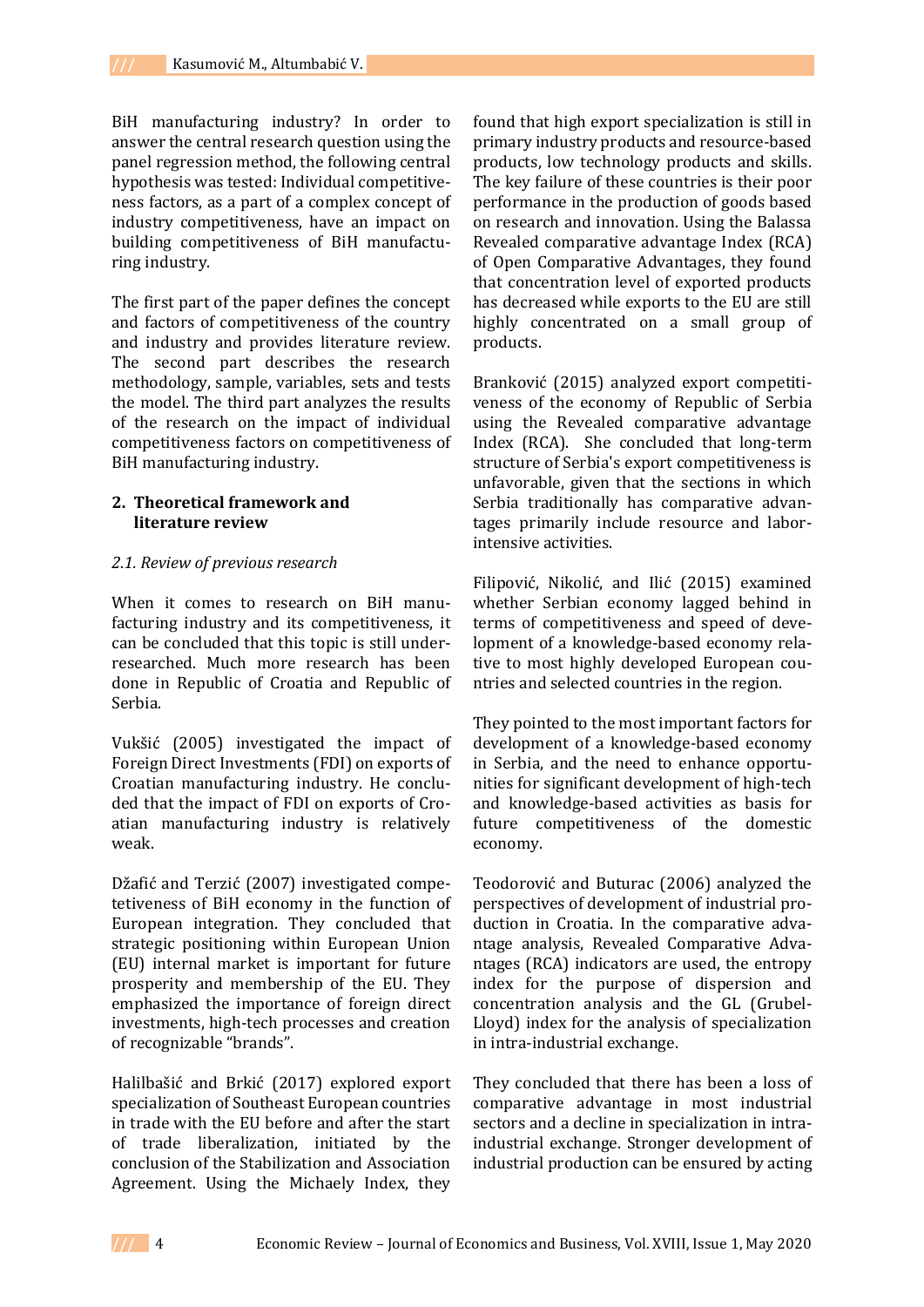on key factors of productivity and competitiveness.

Bogović and Peteh (2007) analyzed the importance of innovation policy for increasing competitiveness of Croatian manufacturing industry.

They concluded that one of the key causes of poor competitiveness of Croatian manufacturing industry is the lack of innovation and innovation capacity of Croatian companies. They proposed implementation of the EU innovation policy known as the new horizontal policy that integrates elements of scientific, technological and industrial policy.

Bakarić and Vizek (2010) analyzed structural characteristics and dynamics of production activity and production factors in manufacturing industry of Republic of Croatia from 1997 to 2007.

The results of this analysis showed that the structure of manufacturing industry of Republic of Croatia was declining and increasingly lagging behind European manufacturing industry, which ultimately means that it was losing competitiveness. The weakening of competitiveness of Croatian manufacturing industry is a result of the unfavorable technological structure, namely dominance and strengthening of low technological intensity industries.

Bezić, Cerović and Galović (2011) analyzed the position and determined competitive advantages of Croatian manufacturing industry in international trade, using the Revealed Comparative Advantage Index (RCA) as a method of determining the comparative advantage of exports, the Export Competitiveness Index (XC), as a method of measuring the export competitiveness of the observed countries, the Export Specialization Index (ES), as a method of comparing the export activity of manufacturing industry of Republic of Croatia and EU, and the Relative Trade Preference Index (RTA), which integrates the RCA and Relative advantages of import (RMA) indices.

They concluded that in order to improve competitiveness of Croatian manufacturing industry exports, the following are necessary: stronger integration and complementarity of economic policy (monetary and fiscal) in order to achieve a better competitive position of Croatian manufacturing industry, revision of plans and business strategies of companies in the manufacturing industry, creation of an attractive environment for investors and technology transfer of foreign investors, and cluster formation.

Tkalec and Vizek (2011), by using multiple regression, examined the impact of macroeconomic policies on Croatian manufacturing industry. They concluded that fiscal policy is particularly important for manufacturing industry because of the size of its fiscal elasticity and the short run of action.

Basarac and Vučković (2012) identified sectors of Croatian manufacturing industry and their growth potential by increasing their absolute and relative share of world market. A competitiveness analysis was performed based on the index of trade efficiency of Croatian manufacturing industry. The results of this analysis showed that the offer of Croatian manufacturing industry is dominated by traditional, labor and raw material intensive sectors with low technological intensity.

Stojčić (2012) investigated competitive-ness of exporters of Croatian manufacturing industry using the GMM (Generalized Method of Moments) system dynamic panel method. The survey results were consistent with theoretical predictions about the behavior of pricecompetitive firms.

In building their international competitiveness, Croatian exporters mainly rely on cost reductions and improved labor productivity. The sensitivity of these companies to wage increases implies that labor costs are an important determinant of their success in the international market. In overcoming barriers to exports, analyzed companies rely on their own resources, previous experience, sharing of costs, and knowledge through agglomeration externalities.

Since price competitiveness based on price factors is not a long-term source of competitive advantage, techno-logical transfer is necessary

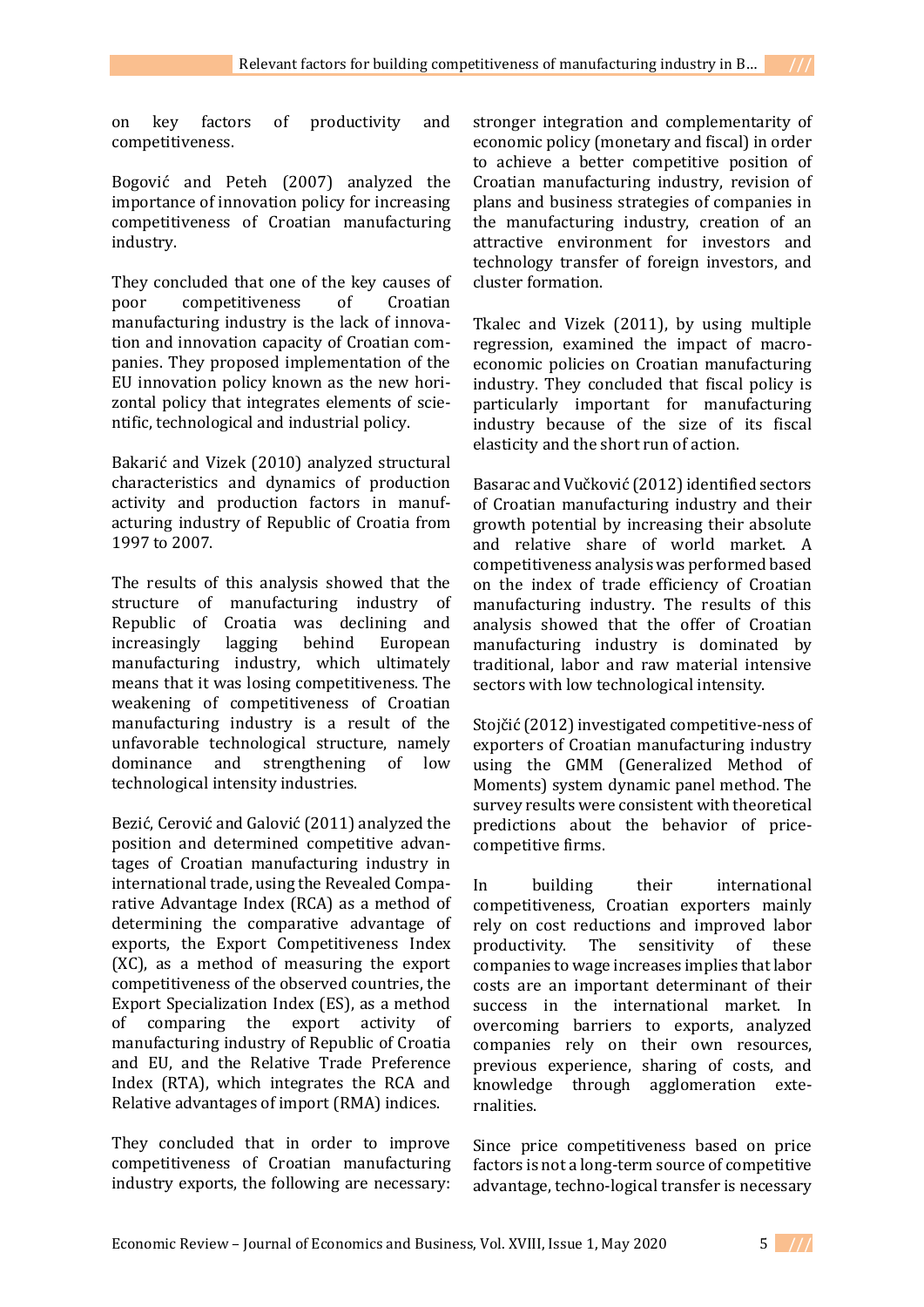in order for the manufacturing industry to survive and prosper; economic policy, strategic alliances and intra-industrial exchange play an important role in this process through which the technological structure of Croatian exporters can be improved.

#### *2.2. Competitiveness of the country and industry*

The term competitiveness does not have an unambiguous definition. Competitiveness can be observed at the level of state, sector, and company, and is a very complex term. The Organisation for Economic Cooperation and Development (OECD) defines competitiveness as a measure of a country's ability or inability to sell its products in the international market (OECD, 2017).

The OECD Secretariat calculates two different competitiveness measures based on the difference between domestic and competitive labor costs per unit of production and product sales price (OECD, 2017).

From the above definition, it can be clearly concluded that competitiveness of national economy is conditioned by competitiveness of its enterprises, especially those that export their products to inter-national markets.

On the other hand, competitiveness of an enterprise is determined by the ability to produce a product that will be more competitive than that offered by the competition. In order for businesses to be successful in this, in addition to the internal resources, they need to have a stable and supportive business environment. This means that competitiveness of a country's economy depends directly on competitiveness of its enterprises and vice versa.

National environment plays a central role in competitive advantage of enterprises and some national economies are more stimulating than others.

In Porter's view, the state should create conditions for the production factors to be invested in activities with the highest productivity of labor. Increasing productivity of enterprises is necessary in order to increase competitiveness of the national economy (see

more on this: Porter, 1990, p. 79; Porter, 2002, p. 31).

Krugman (1994) in his article argued that competitiveness is an insignificant term when applied to the national economy. He believed that competitiveness is a more interesting way to express the term productivity and that it has nothing to do with international trade. In his work he focused on the US economy, which is characterized by a much larger domestic market relative to exports. US companies place most of their production on the domestic market, in order from the business environment point of view, they are all in an equal position.

In such economies, export competitiveness is a much less important issue of economic strategy instead of productivity, which is much more important. He also believed that states should not compete in the way businesses do because they rely on their power and have much more benefit from the success of others.

Competitiveness for him is a term used to implement unpopular policies such as financial deregulation, diminishing workers' rights, etc. Insisting on a country's competitiveness can also lead to trade wars and protectionism which can be detrimental. Many of these claims have been criticized by various authors who cite the example of the EU, which particularly emphasizes competitiveness of national economies where many member states such as Greece have many problems because their economies are not at the level of other member states such as Germany.

According to the Global Competitiveness Index (GCI), BiH ranks 92nd out of 141 countries.

The GCI measures competitiveness of a country using 12 pillars that are classified into four sub-indexes: supportive environment (institutions, infrastructure, information and communication technologies, macroeconomic stability), human capital (higher education and training, health) markets (goods market, labor market, financial system, market size), and innovation (innovation capability, business dynamism).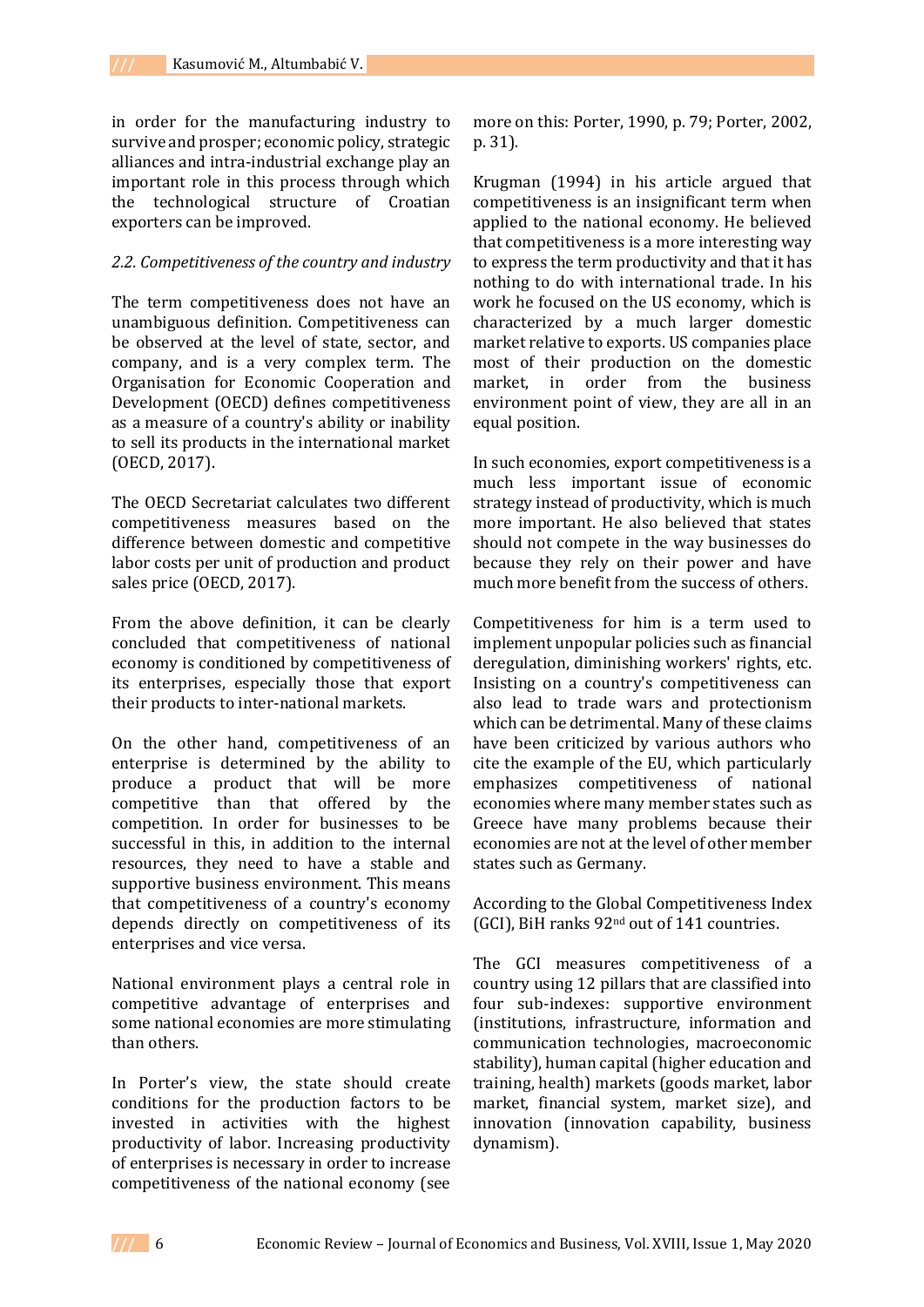If we look at the first sub index, we will see that in the first pillar institutions, the institutional environment of a country is the worst rated and ranks 114th out of 141 countries. On the other hand, if we take a look at the factors that make it more difficult for an enterprise to operate, government inefficiency comes first; where we rank 139th out of 141 (World Economic Forum, 2019).

In addition to the GCI that measures a country's competitiveness, the Global Manufacturing Competitiveness Index (GMCI) measures the global competitiveness of production. According to this index, there are 12 factors of production competitiveness and the first four are key factors (Delloitte, 2016).

The first and most important factor is talent. Cost competitiveness comes second, productivity is ranked third and supplier network fourth. The legal framework is fifth, education and training are positioned sixth, infrastructure is seventh, economic, trade, financial and tax system are in the eighth place, the ninth is innovation, the tenth is energy policy, the eleventh is the attractiveness of the domestic market and the twelfth is the health system.

According to the 2016 Global Production Competitiveness Report, CEOs in USA, China, and Europe emphasize that their countries are increasingly working to create policies that support the construction of key factors for manufacturing competitiveness.

According to this report, the key barriers to increasing competitiveness of production in these three leading economies of the world are labor costs, legislation, tax rates and fiscal policy (Delloitte, 2016).

According to Harvard Business School (2018), competitiveness is determined by microeconomic competitiveness and macroeconomic competitiveness.

Microeconomic competitive-ness is determined by the quality of business environment, degree of cluster development, sophistication of business processes, and enterprise strategies. Macroeconomic competitiveness is deter-mined by stimulating monetary

and fiscal policies, effective political institutions, and human resource development. Macroeconomic competitiveness creates conditions for high productivity and development of microeconomic competitiveness.

Numerous economic theorists have addressed the problem of competition and competitive advantage of firms, most notably within the theory of the firm. Some of the most significant approaches are: neoclassical model of perfect competition, school of industrial organization, Schumpeter's theory, Chicago school, and transaction cost theory (Daraboš, 2015, p. 16).

Table 1 gives an overview of defining the concept of competitive advantage through schools of economic thought.

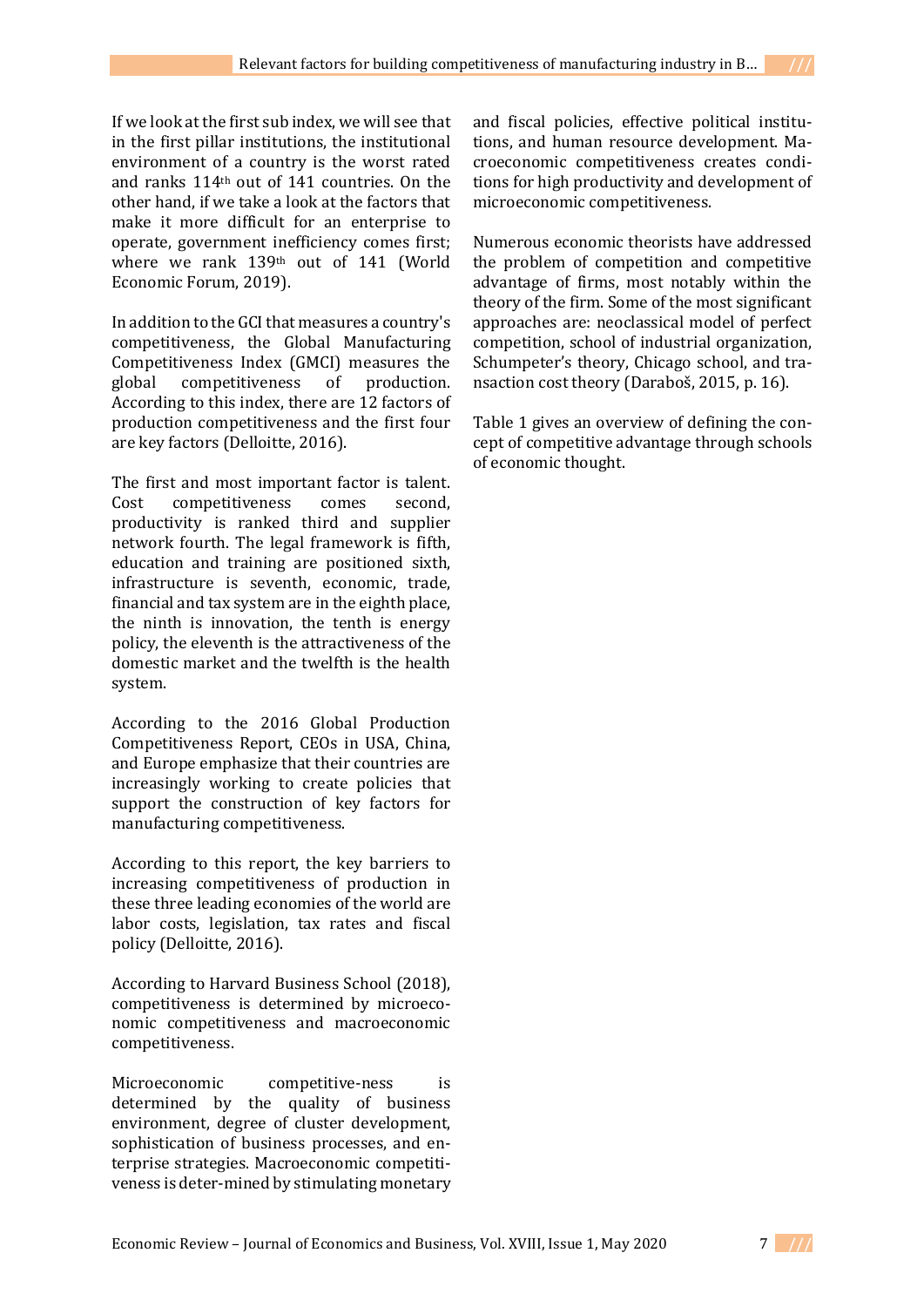| Approach                             | Key features                                                                                                                                                                                                                                                                                                                                                                                                                                                                                                                                                                                                                                                                                                                                                                                                                                                                                                                                                                                                                                                                              | The most important<br>representatives                                                                                                                                                         |
|--------------------------------------|-------------------------------------------------------------------------------------------------------------------------------------------------------------------------------------------------------------------------------------------------------------------------------------------------------------------------------------------------------------------------------------------------------------------------------------------------------------------------------------------------------------------------------------------------------------------------------------------------------------------------------------------------------------------------------------------------------------------------------------------------------------------------------------------------------------------------------------------------------------------------------------------------------------------------------------------------------------------------------------------------------------------------------------------------------------------------------------------|-----------------------------------------------------------------------------------------------------------------------------------------------------------------------------------------------|
| Neoclassical model                   | • Is based on a simplified model of perfect competition<br>• The following assumptions apply:<br>(a) it is easy to determine the optimal input ratio<br>(b) the marginal contribution of each input can be calculated<br>(c) all businesses have complete and accurate information,<br>(d) resources are fully mobile and shared<br>• By combining inputs in an optimal ratio, companies produce<br>the final output<br>• The behavior of the company is completely determined by<br>market prices and marginal costs                                                                                                                                                                                                                                                                                                                                                                                                                                                                                                                                                                     | Alchain (1982),<br>Alchain & Demsetz<br>(1972)<br>Edgeworth (1881)<br>Stigler (1957)<br>McNulty(1968)                                                                                         |
| School of Industrial<br>Organization | •Competitive advantage is achieved by limiting production,<br>using monopoly power or negotiating with competitors<br>• Companies seek to restrict production in order to cause price<br>increases<br>•Industries where most output is produced by a few businesses<br>can provide above-average profits in the long run<br>• Much attention is paid to the size of the enterprise, assuming<br>that larger enterprises control most of the industrial outputs<br>and thus have a greater impetus for so-called monopolization<br>of the industry, ie agreement with competitors<br>• These assumptions open up the theoretical possibility of<br>separating certain companies from the successful group of<br>average and do not exclude the possibility of possessing some<br>specific characteristics that certain businesses can provide long-<br>term profitability at a level higher than the industry average.<br>Therefore, the concept includes competitiveness theories<br>enterprise heterogeneity, which implies the inherent ability of<br>an enterprise to generate returns | Bain (1948, 1950,<br>1951, 1954),<br>Scherer (1980),<br>Tirole (1989),<br>Gale (1972),<br>Mann (1966),<br>Hall & Weiss (1967),<br>Shepherd (1972)                                             |
| Schumpeter's theory                  | •Competition as a contest to create and apply innovation<br>• The focus is on the dynamism of competition while<br>criticizing the static view of pricing products and processes<br>that do not change<br>• Competitive advantage is achieved through innovation that<br>distorts competitors' market position                                                                                                                                                                                                                                                                                                                                                                                                                                                                                                                                                                                                                                                                                                                                                                            | Schumpeter (1950),<br>Mason (1951,1957a)<br>Cohen & Levin<br>(1989), Markham<br>(1975), Scherer<br>$(1980)$ ,<br>Nelson & Winter<br>(1982)                                                    |
| Chicago School                       | •By applying neoclassical price theory and weakening certain<br>assumptions of perfect competition it opposes the thesis of<br>monopolizing the market as a source of competitive advantage<br>• Competitive advantage is explained by efficient production<br>and distribution, ie internal efficiency of the company<br>• The size and the volume of the business of a company are<br>determined by its efficiency, in which the growth of the company<br>is based on efficiency achieved<br>• The state should remove all barriers to profit                                                                                                                                                                                                                                                                                                                                                                                                                                                                                                                                           | Kitch (1983), Stigler<br>(1951, 1961,<br>1964, 1968с, 1968а,<br>1986b),<br>Nelson (1974),<br>Demsetz (1968,<br>1975), McGee (1975)                                                            |
| Transaction cost<br>theory           | • Aimed at defining the optimal size of a business through<br>consideration of the relationships between market transaction<br>costs and costs managing internal transfers<br>• The enterprise will tend to grow until the cost of organizing a<br>market transaction equals the cost of implementing those same<br>transactions                                                                                                                                                                                                                                                                                                                                                                                                                                                                                                                                                                                                                                                                                                                                                          | Coase (1937, 1952),<br>Williamson<br>(1972, 1975, 1983,<br>1989), Klein,<br>Crawford & Alchian<br>$(1978)$ ,<br>Ouchi (1980),<br>Walker & Weber<br>$(1984, 1987)$ ,<br>Klein & Leffler (1981) |

Table 1. *Competitive advantage through schools of economic thought*

Source: Adapted from (Daraboš, 2015, pp. 17-18)

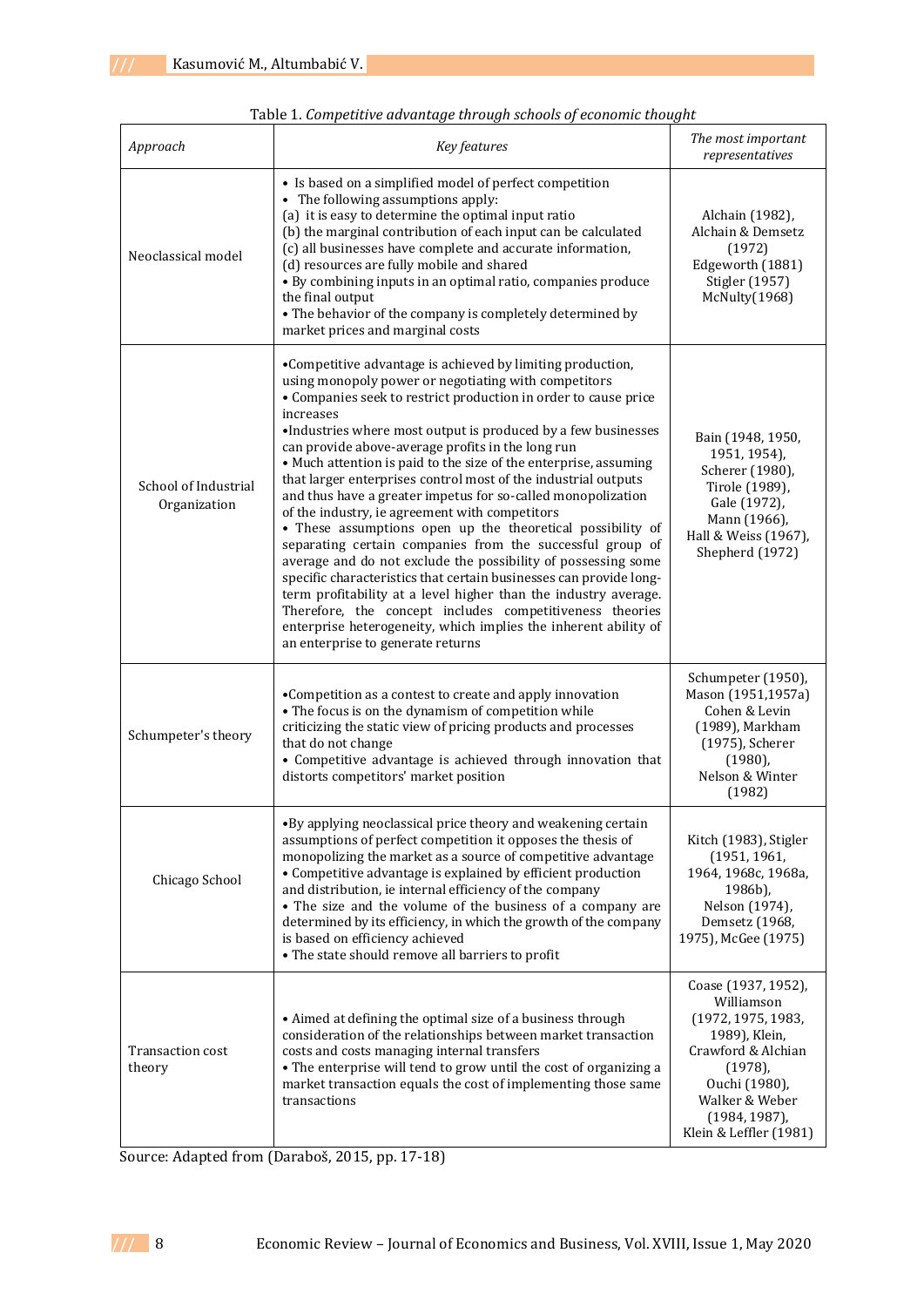In this paper, we define competitiveness of an enterprise or industry as its ability to offer a product that is more competitive than products offered by the competition. This means that the company has to offer a product that will have a higher value for the customer than its competitor, at a price equal to or lower than offered by its competitor. Competitiveness of an industry is determined by competitiveness of its enterprises. This ability can be viewed and evaluated from multiple perspectives, such as: value of investments, exports, innovation, profitability, and number of employees. They interact together to increase competitiveness of the enterprise, industry and its fields.

The following factors of competitiveness were considered in the analysis of the key factors for building competitiveness of BiH manufacturing industry: investments, innovation, productivity, profitability, and their impact on competitiveness of the manufacturing industry, measured by the value of exports and competitiveness index representing the ratio of exports and total sales revenue (see more on this: Stojčić, 2012, p. 5).

# *2.3. Industrial policy and competitiveness*

There are significant differences among the authors who worked on defining industrial policy. Adams and Klain defined industrial policy as a set of different measures, policies, and programs that foster industry competitiveness. Grant defined industrial policy as a set of measures used by governments to influence investments decisions in companies to reduce unemployment, improve the balance of payments and create a more efficient industrial economy in general. For the OECD, industrial policy is the focus on a set of goals related to industry activities and its development. Ohlin and Hesselborn under industrial policy implied all legal, fiscal and financial frameworks of a business (Savić, 2010, p. 130).

Industrial policy, its meaning and role in the economy have changed and evolved over time. Since after the depression 1929-1933 up to the early 1980s, industrial policy was part of state intervention in the economy with the goal of regulating the market and eliminating market

externalities. With the development and strengthening of liberal economic thought in the 1980s and 1990s, the number of opponents of industrial policy increased. However, in many cases, it has shown that the market itself is not a good enough regulator, since it is driven by profit. One example are investments in research and development (R&D). The environment can often benefit more from the research so that business profits do not always have to cover the costs incurred. At the same time, a company cannot predict future behavior of participants in its production "chain." The modern market does not always provide complete information on what to produce and requires the intervention of public authorities to remedy this major market failure (Savić, 2010, p. 134).

As a result of the mortgage market collapse, liberal governments around the world faced a global economic crisis in 2007. This crisis affected the real sector and sampled the global recession in 2009. The crisis resulted in an increase in unemployment, decline in living standards, environmental pollution, and decrease and disappearance of natural resources.

The solutions to these problems were sought precisely in industrial policy measures.

Most economists do not believe that the active role of governments in promoting economic growth and industrialization produces good results because past experience showed that such policies are often very expensive and do not meet most of the set objectives (Lutovac, 2014, p. 74). However; the most common cause for such an outcome of industrial policy measures lies in the fact that they were not properly targeted and implemented. This means that government's policy of promoting and diversifying industries must be based on industries that have some potential comparative advantage, to enable emerging industries to become competitive in domestic and international markets soon (Lutovac, 2014, p. 74).

The key to industrial policy success lies primarily in identifying industries that ha-ve the potential to build competitive adva-ntage and then, through appropriate industrial policy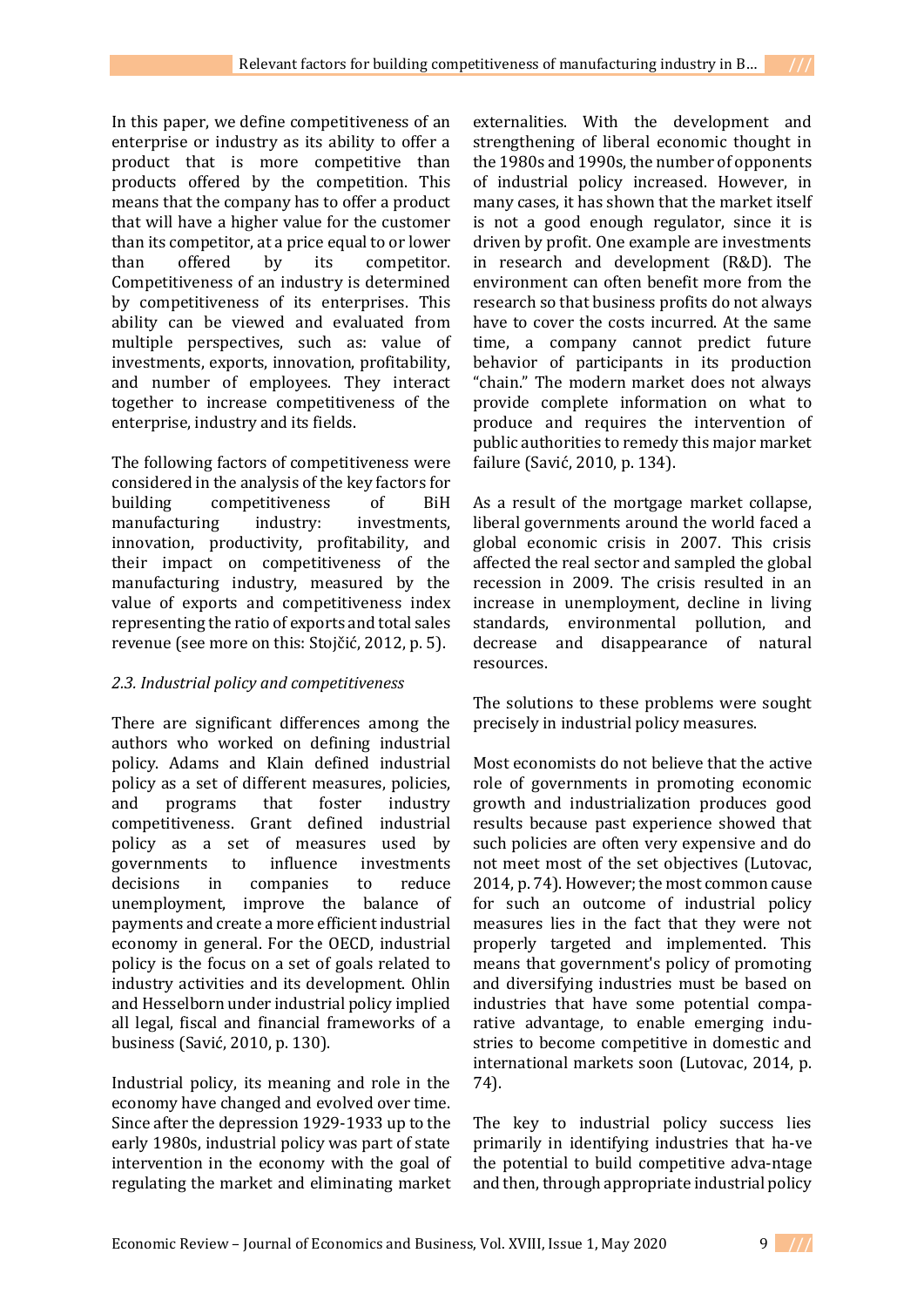measures, influence the construction and maintenance of competitive advantage. One of the preconditions for the success of industrial policy measures is certainly the way of approach, i.e. whether it is an ex-post or ex-ante approach. With the ex-ante approach, the state regulates market movements, while with the ex-post approach the state intervenes only when the problem arises. Due to the neglect of importance of industrial policy and ex-post approaches, the EU has faced a number of problems such as falling productivity, rising unemployment, and losing competitiveness over its two leading competitors, Japan and the United States. This is why the European Commission has proposed a Europe 2020 strategy to increase competitiveness of the EU. The first of the seven pillars of this strategy is the industrial policy for the globalization era, aimed at improving the business environment, especially for SMEs and supporting the development of a strong and sustainable industrial base capable of competing globally (World Economic Forum, 2014).

### **3. Methodology**

### *3.1. Research sample*

Manufacturing is one of the most impor-tant sectors of an economy. It is an industry branch that deals with the processing of materials and substances of plant and animal origin into finished products. The end products of this industry may be fnished products for sale to customers or intermediate goods used further in production processes. It is the basis for the development of every country, especially developing countries, it enables import substitution and export expansion.

According to the BiH Business Classification 2010 (Sections of Standard Industrial classification (KD) BiH, 2010), manufacturing industry comprises 23 sections. It is the largest exporter, the carrier of country's economic activity and generally the most competitive sector. Its development and growth among other things are conditioned by the ability to place products on international markets.

In order to do this, the businesses must offer products that are competitive with competing products in the markets in which they appear.

According to the BiH Industry Classification 2010, there are 15 fields of activity, namely: Bmining and quarrying, C-manufacturing, Dproduction and supply of electricity, steam, gas, E-water supply, F-construction, Gcommerce wholesale and retail, Htransportation and storage, I-catering, J-information and communications, K-financial activities, L-real estate business, M-professional, scientific and technical activities, N-administrative activities, O-public administration, Peducation, Q-health care activities, R-arts, entertainment, S-other service activities, Tactivities of households, U-activities of extraterritorial organizations.

The total number of registered companies in BiH as of June 30, 2018 was 37,587 (The Agency for Statistics of Bosnia and Herzegovina - BHAS, 2018), out of which 4,957 were enterprises in the manufacturing industry or 13.18%.

As shown in Figure 1, according to the latest published data of enterprises in BiH, 28.3% of them are in the section G (wholesale and retail trade; repair of motor vehicles and motorcycles), the BHAS (2018) out of the total number of 13.5% in C (manufacturing), 8.6% in M (professional, scientific and technical activities), 7.8% in S (other service activities), 5.9% in F (construction) and 5.7% in H (transportation and storage).

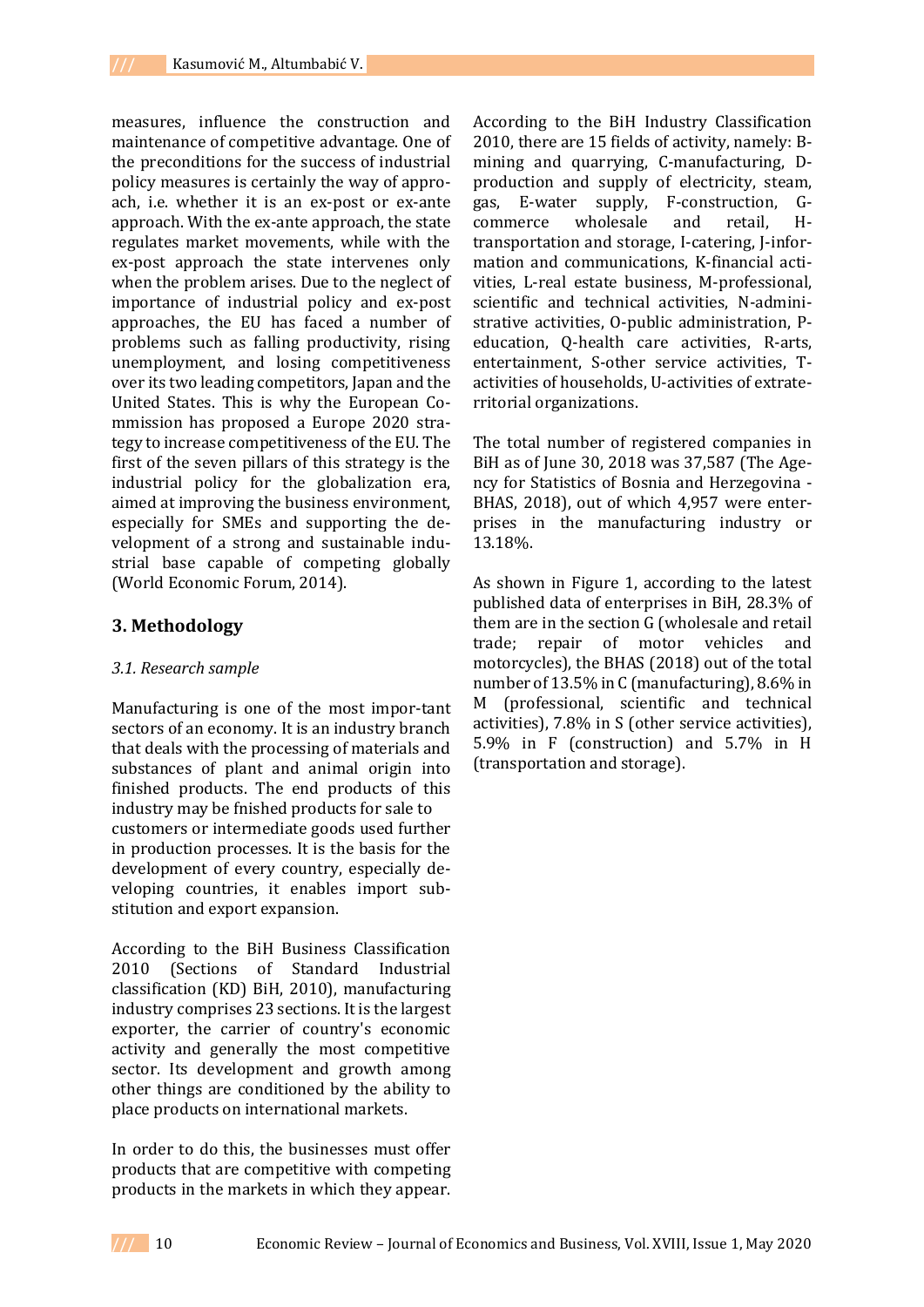

Figure 1. *Participation of enterprises in the total number of enterprises in BiH by industry*

Source: Agency for Statistics of Bosnia and Herzegovina, 2017

Figure 2 shows the total number of employees in BiH in 2017, as well as the sections with the highest number of employees. According to the BHAS, in 2017, out of 556,175 BiH employees, 209,674 or 37.7% worked in B, C, D and E, 159,871 or 28.74% in manufacturing, and 145,349 or 26.13% in the section G-wholesale and Retail. The above data point to the conclusion about the importance of manufacturing industry in solving one of the key problems of BiH economy, namely high unemployment rate.

follows: Small (0 to 49 employees), Medium (50 to 249 employees), and Large (250 and more employees).

The total number of enterprises in BiH in 2017 was 27,379. Out of this number, small businesses make up 25,877 or 94.51% and 4,175 or 16.14% belong to the manufacturing industry. There are 1,259 or 4.6% of medium enterprises in the total number of enterprises in BiH, out of which 472 or 37.49% belong to the manufacturing industry. There are 243 large enterprises in the total number of enterprises in BiH, out of which 113 or 46.5%

Figure 3 shows the structure of the economy



Figure 2 *Number of employees in BiH by industry*

Source: Agency for Statistics of Bosnia and Herzegovina, 2017

and manufacturing industry in BiH by the size of enterprises. The criterion for determining company size is the number of employees as belong to the manufacturing industry (Authors' calculations according to the data of the BHAS 2018).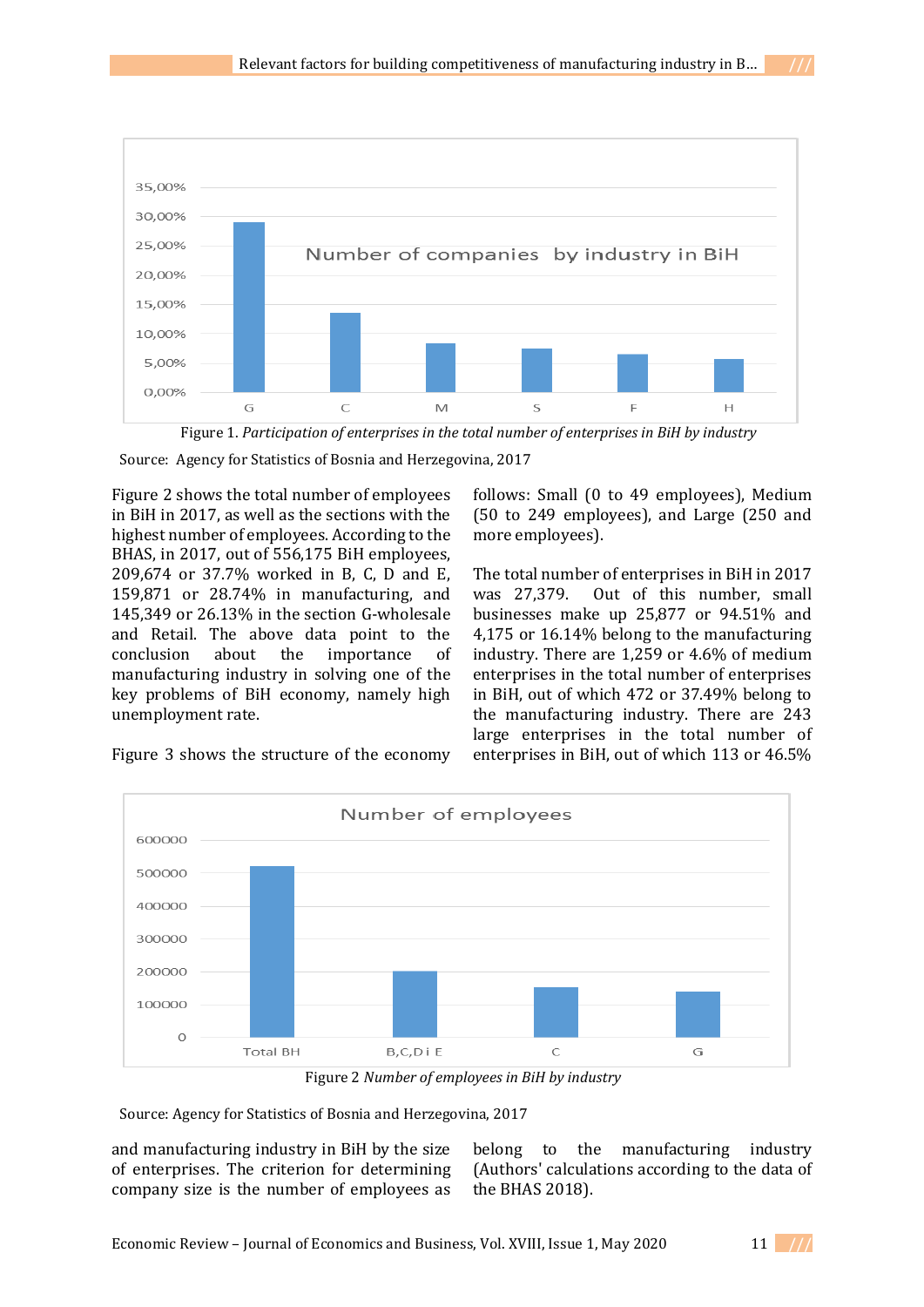

Figure 3. *Structure of BiH economy and manufacturing industry by size of enterprise*

Source: Agency for Statistics of Bosnia and Herzegovina, 2017

Figure 4 gives an overview of the structure of the economy and manufacturing industry in BiH by the amount of the realized turnover.

The total turnover of companies in BiH in 2017 amounted to BAM 68,932,418 the turnover of manufacturing industry amounted to BAM 16,779,855 or 24.34%.

In the total turnover of manufacturing industry, small enterprises account for BAM 5,140,528 or 30.63%, medium BAM 5,737,793 or 34.19%, and large BAM 5,901,535 or 35.17%.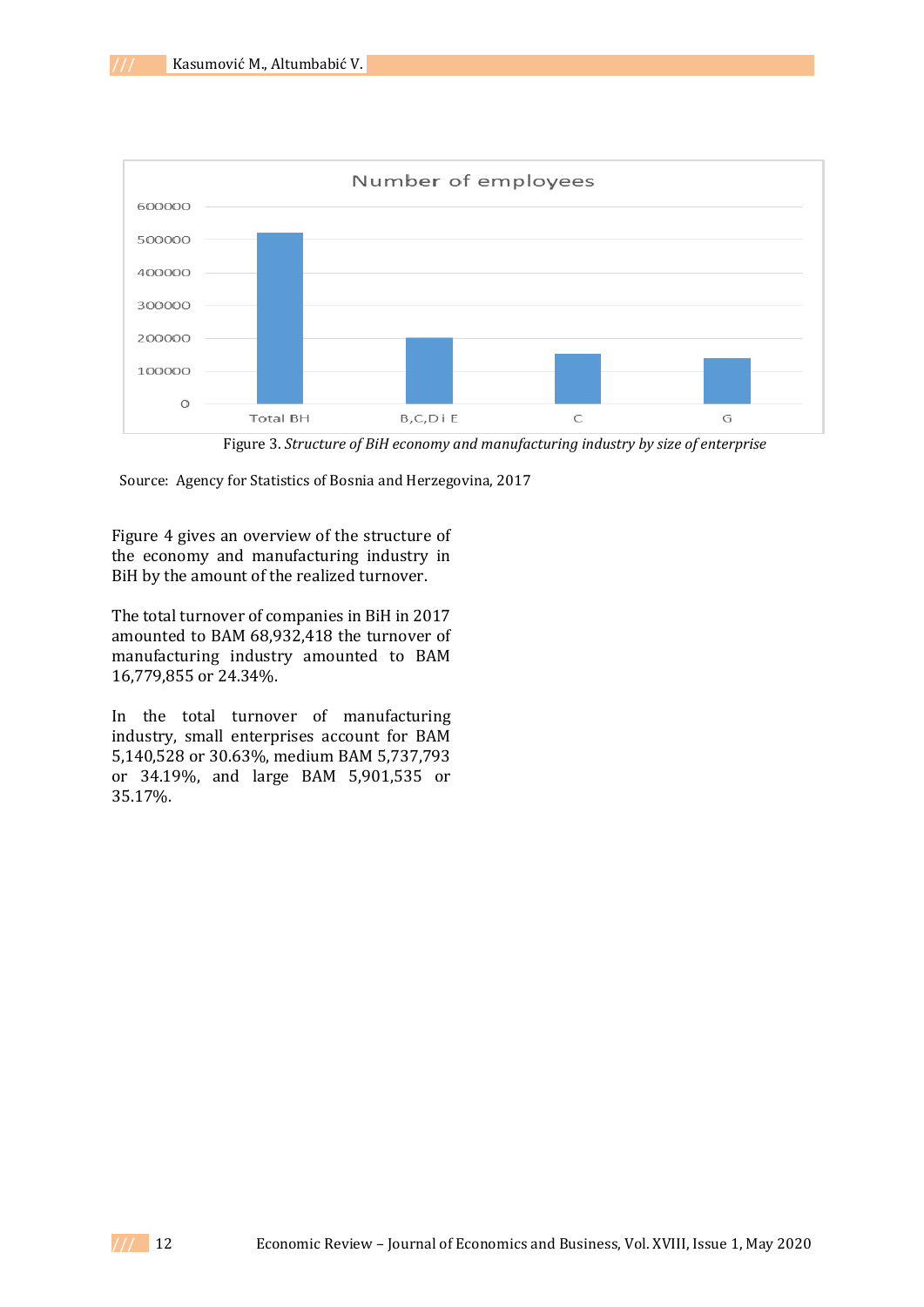

Figure 4. *Structure of BiH economy and manufacturing industry by income*

Source: Agency for Statistics of Bosnia and Herzegovina, 2017

This analysis points out the conclusion that after trade, manufacturing is the most important industry in BiH and carrier of economic growth and development. It is the industry that has the greatest potential to be the carrier of competitiveness of economy.

# **4. Data and models**

To determine the impact of individual competitiveness factors on competitiveness of BiH manufacturing industry, that is, which factors are relevant to competitiveness of BiH manufacturing industry, regression panel models were used. Secondary factual data were collected from the BHAS database.

The sample is the manufacturing industry during the period 2010-2017. Given that the sample is the manufacturing industry with 23 sections and an observation period of eight years, we have 184 observations suggesting use of regression panel models.

In this paper, competitiveness of manufacturing industry is viewed primarily from the aspect of micro-competitiveness, *i.e.* how macro-competitiveness can help to build micro-competitiveness.

Given the limitations in the availability of data, the analysis of the individual competitiveness factors of BiH manufacturing industry was made for the period 2010-2017.

*4.1. Individual factors of competitiveness of BiH manufacturing industry*

# 4.1.1. Investments

FDI plays an important role in the economies of developing countries that have insufficient capital accumulation. Given that BiH economy is characterized by a low level of development, capital inflows through FDI can be a strong impetus for industry development. However; in order to realize investments, it is necessary to take very sophisticated industrial policy measures, which means that one always has to be one step ahead of competing countries Savić 2010, p. 95). The situation in the field of FDI in BiH is best illustrated by the fact that in 2018 they amounted to 2.5% of GDP, while in Croatia they amounted to 2.1%, in Serbia to 8.1%, in Montenegro to 8.9% and in Macedonia to 5.3% (The World Bank, 2018). When a foreign investor invests capital, one of the primary factors he/she takes into consideration is the stability of the business environment that allows him/her to plan investments. Frequent changes of regulations make planning and investments decisions difficult (Blanchard & Perotti, 2002, p. 1330). Namely, out of precaution, companies can delay investments or abandon them. In an uncertain environment, trust plays an important role. Consumption and investments depend, among other things, on the attitudes of individuals and businesses on the general economic environment (see more on this: Alihodžić & Altumbabić, 2017, p.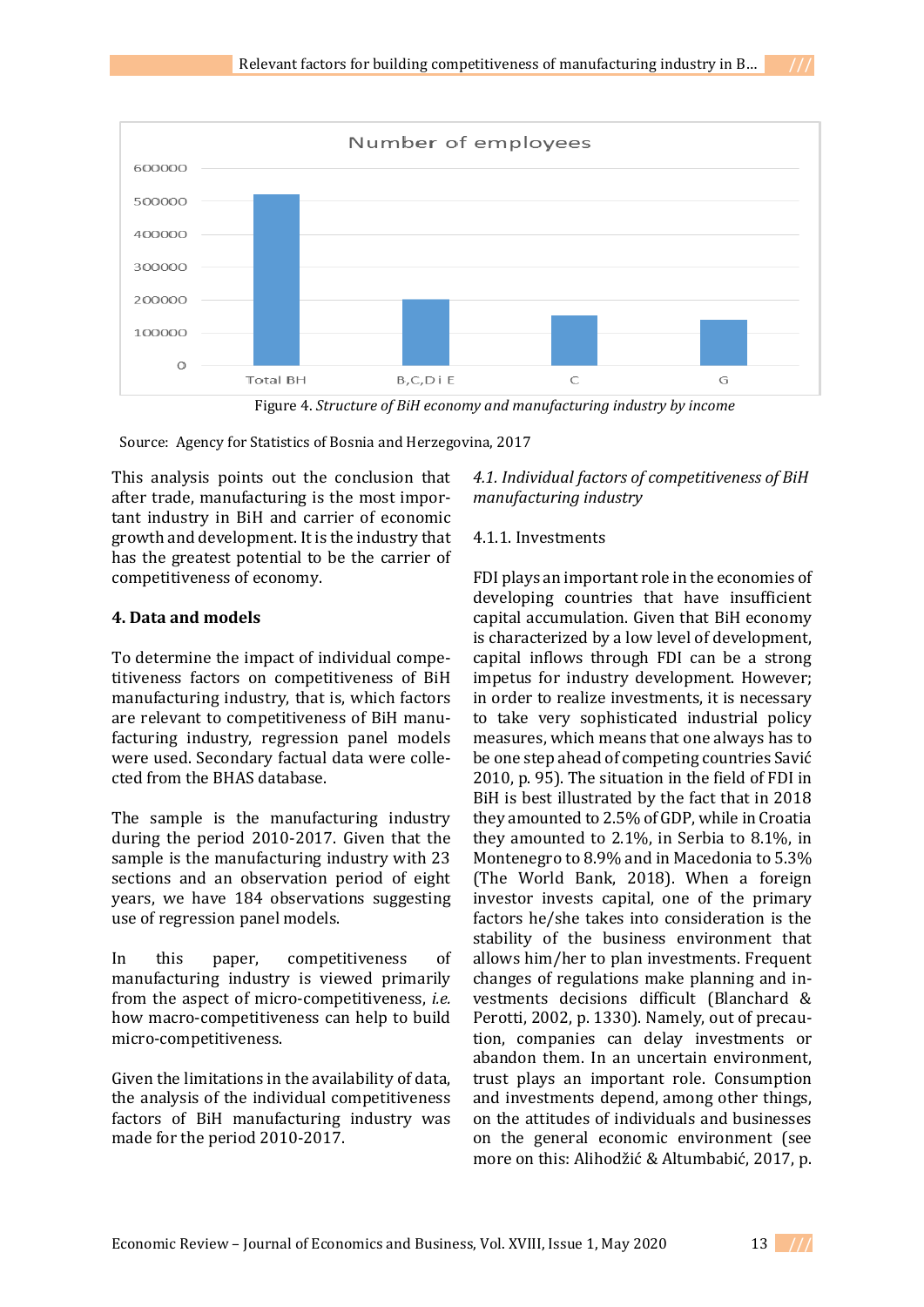88) and their confidence is influenced by industrial policy.

#### 4.1.2. Productivity

One of the key determinants of enterprise competitiveness is productivity. Increasing productivity means improving the way we pursue manufacturing activities through innovation. Innovation is one of the key factors for improving competitiveness of businesses. In order to reach them, it is necessary to invest in R&D. A key determinant, the driver of innovative activities is demand. (Aralica, Račić & Radić, 2008, p. 84) However; in order to adequately respond to demand requirements, a company must have sufficient accumulation of capital needed to carry out R&D activities. This is especially important for low-income countries, such as BiH, because without an increase in productivity and thus competitiveness of production, there can be no increase in income.

Employee costs are a very important factor in building competitive advantage of a manufacturing company. Reducing employee costs and generating more turnover per employee leads to increased productivity and is particularly important for exporters in the manufacturing industry as it enables them to be competitive in price. Increasing productivity creates space for innovative activities, which in return, result in an increase in productivity. It is a process of constant pursuit of excellence as a basic prerequisite for entry and survival in competitive international markets.

Employee costs are the total compensation, in cash or in kind, paid by the employer to the employee (regular or temporary employees, as well as workers working at home) in exchange for work performed during the period under review. Employee costs also include taxes and social security contributions withheld by the unit, as well as mandatory and voluntary contributions at the expense of the employer. Included are rewards, additional awards, thirteenth pay (and similar supplementary awards), as well as payments made to employees in connection with layoffs, accommodation, transportation, living expenses, family allowances, commissions, oncall fees, overtime and night work, *etc*. Agency

workers are not included in employee costs (BHAS, 2017).

Turnover includes accrued income from a sale of products, goods and services by the reporting unit to third parties during the reference period. Turnover includes all duties and taxes on goods and services invoiced by the unit with the exception of value added tax (VAT) and all taxes of that type (BHAS, 2017). Turnover per employee in the manufacturing industry is an indicator of productivity of the manufacturing industry in BiH.

#### 4.1.3. Profitability

Another important factor in building competitiveness of the manufacturing industry is profitability. It forms the basis for investments and innovation activities. The profitability indicators of the manufacturing industry under consideration are factor costs value added and turnover. Factor costs value added represents gross operating income after adjusting for operating subsidies and indirect taxes. Factor costs value added is calculated from turnover, plus capitalized production, other operating income (including operating subsidies), plus or minus changes in inventories, minus supply of goods and services, other taxes on products that are related to turnover but not deductible, and customs duties and taxes related to production.

Customs duties and taxes on production are compulsory, non-refundable payments, whether in cash or in kind, imposed by the government, in connection with production and importation of goods and services, employment of labor, ownership or use of land, buildings or other property used in the production process, regardless of the quantity or value of the goods and services produced or sold (BHAS, 2017). This profitability indicator is significant for analysis because it demonstrates the ability of the manufacturing industry to effectively manage its costs.

#### 4.1.4. Export and export intensity of BiH manufacturing industry

When it comes to measuring competitiveness of an industry, there are a variety of indicators, indices by which it is measured and evaluated.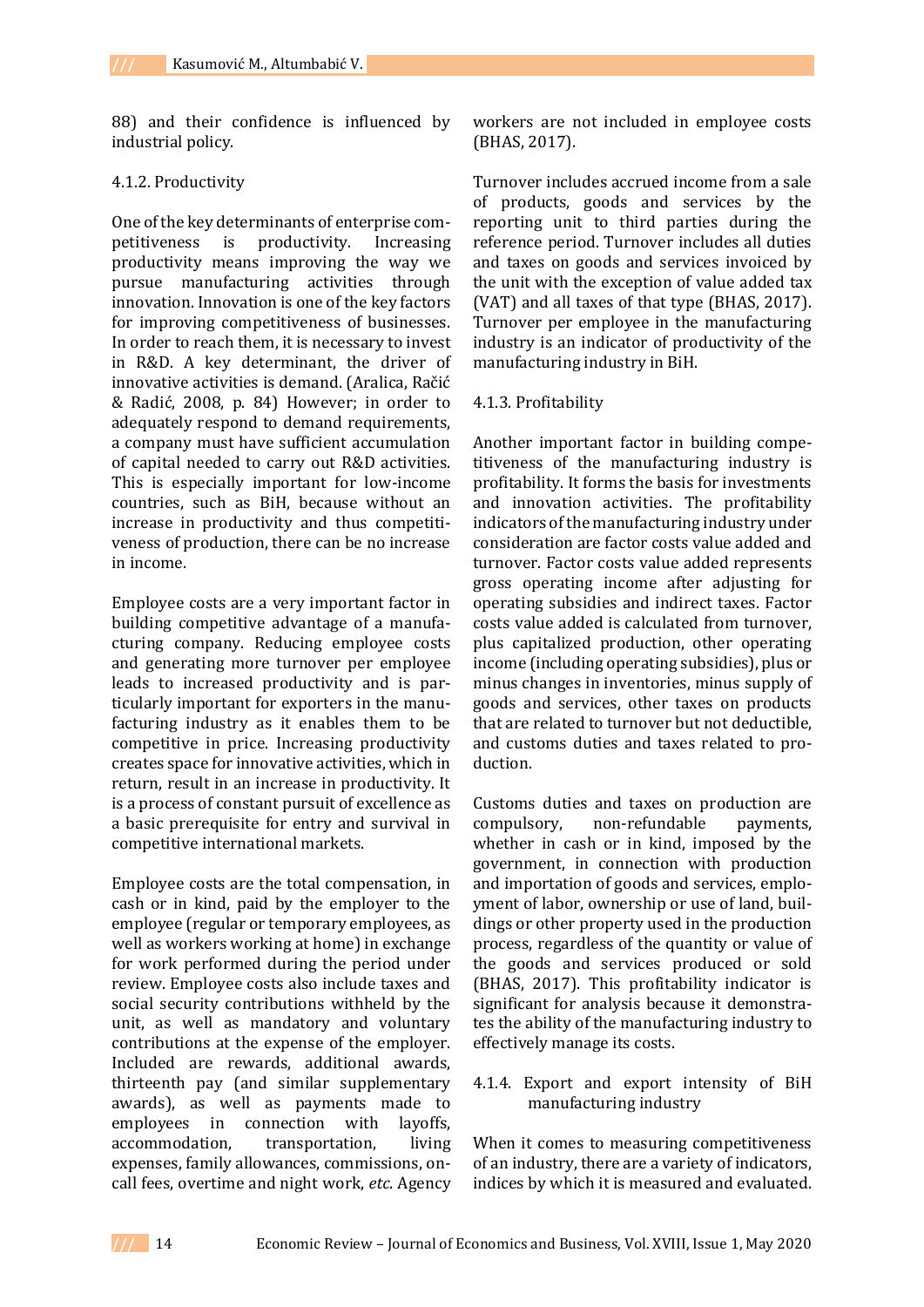Some of the most significant indices are the RCA Index and the RCA Balassa Index (Balassa 1965). In this paper, competitiveness of the manufacturing industry will be measured by the value of exports and competitiveness index, which represents the ratio of exports to total turnover, that is, an indicator of export intensity. The value of BiH export is low. This claim is best substantiated by the data that the share of exports in country's GDP in 2018 was 41.4% and in the neighboring countries as follows: Croatia 51.2%, Serbia 50.9%, Montenegro 42.2%, Macedonia 49.2 % (The World Bank, 2018). The processing industry share in GDP in 2017 was 15.39% and after trade the manufacturing industry had the largest share in GDP (BHAS, 2017). Manufacturing exports in 2017 accounted for 89.25% of the total BiH exports (BHAS, 2017).

### *4.2. Model*

To determine the impact of individual competitiveness factors on competitiveness of BiH manufacturing industry, that is, which factors are relevant for generating competitiveness of BiH manufacturing industry, regression panel models were used. The following panel data models were set up:

Model 1:

PreExport<sub>it</sub>= $\alpha$ + $\beta$ <sub>it</sub> ( INCOME<sub>it</sub>+ FCV<sub>it</sub>+ NOE<sub>it</sub>+  $PRODUKT_{it} + INVEST_{it}$ ) +  $\varepsilon_{it}$ 

Model 2: PreIndex%<sub>it</sub>= $\alpha$ + $\beta$ <sub>it</sub> ( INCOME<sub>it</sub>+ FCV<sub>it</sub>+ NOE<sub>it</sub>+  $PRODUKT_{it}+INVEST_{it}$ ) +  $\varepsilon_{it}$ 

In Model 1, the dependent variable PreExporttit represents the realized export of the manufacturing industry in the observed period, and the independent variables: INCOMEitrealized income,  $FCV_{it}$  value added at factor cost. The NOEit variable represents the number of employees, the PRODUKTit productivity of the manufacturing industry and INVESTit the realized investments in the manufacturing industry in the observed period.

In Model 2, the dependent variable PreIndex% represents the ratio of exports and income of the manufacturing industry, and the number and manner of expressing independent variables is the same as in Model 1.

The estimation of the influence of independent variables on the dependent variable was performed using standard models in panel regressions: ordinary least squares model, fixed effects model and stochastic effects models. The following tests were used to determine which model reflects the actual condition the best or which model is adequate: the F test to choose between ordinary least squares and fixed effects models, the Breusch-Pagan test to choose between ordinary least squares models and stochastic effects models and the Hausman test for choosing between fixed and stochastic effects models. After selecting the appropriate model, we used the Wooldridge test for testing autocorrelation in panel data and the White test for heteroskedasticity in panel data. By comparing the values of the coefficients of determination  $R^2$  of Model 1 and 2, a choice was made between Model 1 and Model 2.

The following main hypothesis was tested: Individual competitiveness factors, as part of a complex concept of industry competitiveness, have an impact on building competitiveness of BiH manufacturing industry.

The following working hypotheses were tested:

 $H_1$ : Investments have a positive impact on building competitiveness of BiH manufacturing industry.

H2: Productivity has a positive impact on building competitiveness of BiH manufacturing industry.

H3: Profitability has a positive impact on building competitiveness of BiH manufacturing industry

Testing and analysis of set panel regression models would test the set hypotheses. Model testing was performed using STATA 13 statistical software.

### **5. Results and discussion**

In Model 1, 55.03% of the variations in the dependent variable were explained by variations in the independent variable, while in Model 2, 0.3% of the variations in the dependent variable were explained by the variations in the independent variable.

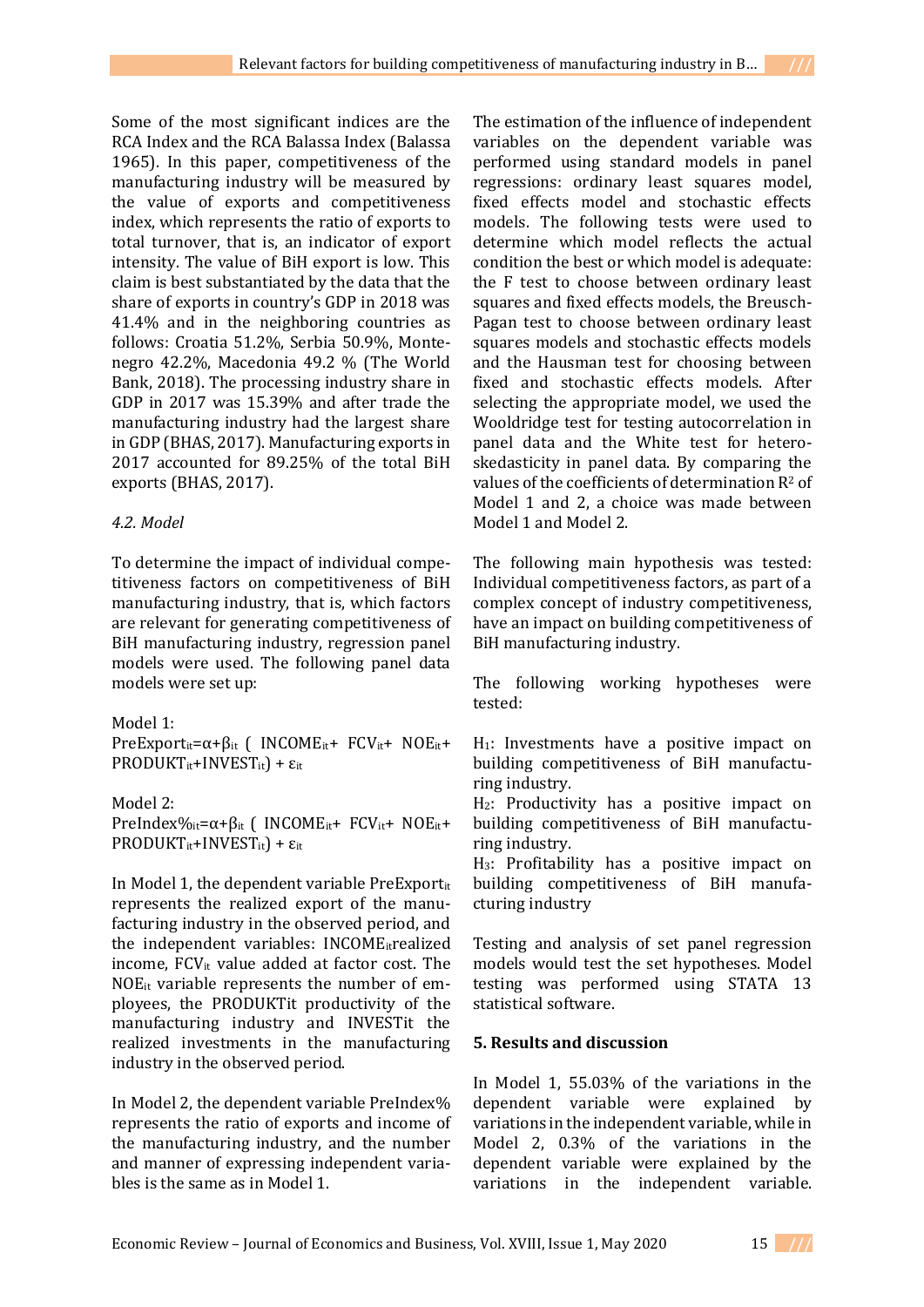Therefore, Model 1 was accepted as more adequate in this research.

The results of the Hausman test presented in Table 2 show that it is better to apply models with stochastic effects.

|                      | Fixed       | Random    | Difference  | S.E.     |  |
|----------------------|-------------|-----------|-------------|----------|--|
| Income               | .2471836    | .2791873  | .320036     | .0186466 |  |
| <b>FCV</b>           | .6226045    | .5563608  | .0662437    | .04255   |  |
| <b>NOE</b>           | 3.32357     | 1.037153  | 2.286417    | 1.838018 |  |
| Investments          | $-418.0294$ | -386.3034 | $-31.72603$ | 38.16093 |  |
| Productivity         | 586.3139    | 576.3214  | 9.992449    | 53.85712 |  |
| chi 2 (5) = $5.79$   |             |           |             |          |  |
| Prob>chi 2= $0.3268$ |             |           |             |          |  |

|  |  | Table 2. The results of the OLS regression analysis |  |
|--|--|-----------------------------------------------------|--|
|  |  |                                                     |  |

Source: Own research

Table 3 shows the results of the regression parameter estimation in Model 1.

Table 3. *Results of the panel model*

|              | <b>RESULTS</b> |  |  |
|--------------|----------------|--|--|
| Variables    | Random         |  |  |
|              |                |  |  |
| Income       | 0.279          |  |  |
|              | 0.000          |  |  |
| <b>FCV</b>   | 0.556          |  |  |
|              | 0.001          |  |  |
| NOE          | 1.037          |  |  |
|              | 0.797          |  |  |
| Investments  | -386.300       |  |  |
|              | 0.000          |  |  |
| Productivity | 576.321        |  |  |
|              | 0.000          |  |  |
| constant     | 38.815.990     |  |  |
|              | 0.407          |  |  |
| Observations | 184.000        |  |  |
| R-squared    | 0.550          |  |  |

Source: Own research

The value of  $R^2$  is 0.55, which means that the high percentage of changes in competitiveness of BiH manufacturing industry is explained by the variables included in the model. Variable number of employees is not significant in the Random model. Contrary to the aforementioned application of the GMM method, Stojičić (2012) concludes that employee costs are a significant factor in competitiveness of Croatian manufacturing industry. The same conclusion

is stated in the research of Stojičić, Bečić and Vojinić (2012). Other variables are significant at a significance level of 5%. The investments variable has a negative impact on competitiveness of BiH manufacturing industry, which means that an increase in investments by 1% on average reduces competitiveness of the manufacturing industry by 386.3%. In his research, Vukšić (2005) finds that foreign investments have a positive impact on the export of Croatian manufacturing industry, however; the level of this impact is low, and if the regression equation eliminates investments, the productivity impact on the export of Croatian manufacturing industry is increased. This is in line with the results of Škudar (2004). Investments in the manufacturing sector are mainly related to privatization and takeover of existing and still relatively successful enterprises without the need for major restructuring. Takeovers of businesses that need capital, technology and new organizational solutions are much less frequent and greenfield investments in the manufacturing sector are mostly reduced to smaller projects. Such a structure of direct investments has little impact on the development of the Croatian manufacturing sector.

Other variables have a positive impact on competitiveness of BiH manufacturing industry. Increase in turnover by 1% on average increases competitiveness by 0.279% while growth of Factor Costs Value Added (FCV) by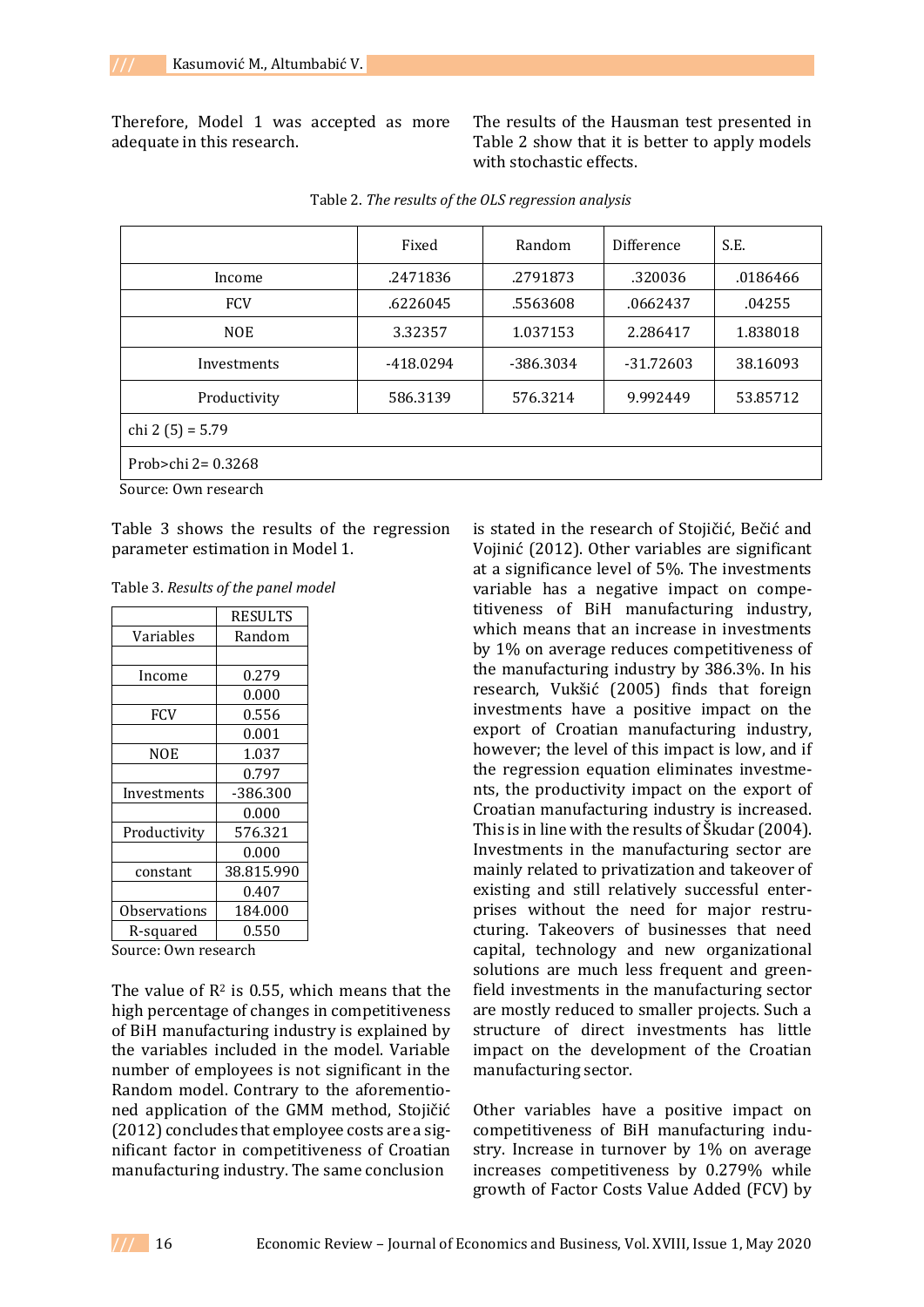1% increases competitiveness by 0.556% on average, and it can be concluded that profitability is the factor that has a significant impact on building competitiveness of BiH manufacturing industry. Similar results were obtained by applying a static panel analysis by Škuflić, Družić and Mlinarić (2016).

Productivity growth of 1% on average in-creases competitiveness of the manufacturing industry by 576.321%. This result is in line with theoretical assumptions about productivity as the most significant factor in building competitiveness of BiH manufacturing industry. Similar results were obtained using GMM methods by Stojičić (2012) and using panel regression analysis by Vukšić (2005).

The estimated results of stochastic regression model parameters reject the hypothesis  $H_1$  or confirm the alternative hypothesis that investments have a negative impact on competitiveness of BiH manufacturing industry and confirm the hypotheses  $H_2$  and  $H_3$  that factors of competitiveness productivity and profitability have a positive impact on competitiveness of BiH manufacturing industry in the observed period 2010-2017 at a significance level of 5%.

Confirmed influence of individual competitiveness factors on competitiveness of BiH manufacturing industry in working hypotheses confirms the main research hypothesis that individual competitiveness factors have an impact on competitiveness of BiH manufacturing industry in the period 2010-2017 at a significance level of 5%.

# **6. Conclusion**

Increasing competitiveness of BiH manufacturing industry is *conditio sine qua non* of its development and survival, and thus the development of overall BiH economy. A strong and competitive manufacturing industry can be generator of the country's economic development. Given the destroyed industrial capacities, in the post-war period, instead of economic and industrial policies aimed at rebuilding and strengthening manufacturing industry, they went towards de-industrialization (decrease in industry's share of GDP). The consequences of entering this process

prematurely are large and far reaching for the country's economy, including high unemployment, high foreign trade deficit, high indebtedness and high budget deficits.

The aim of this paper was to identify relevant factors for enhancing competitiveness of BiH manufacturing industry in order to make appropriate recommendations for the formulation of adequate industrial policies on the basis of obtained results. The statistical analysis concludes that profitability and productivity have a positive impact on competitiveness of BiH manufacturing industry, while investments have a negative impact on competitiveness of BiH manufacturing industry. According to the results of the analysis, investments in the manufacturing industry in BiH have a negative impact on competitiveness of the manufacturing industry. Reasons for this should be sought in the fact that the level of FDI is not high enough, that domestic investments are rising and that FDI very often did not result in the transfer of knowledge and technology by investors. The findings are in line with theoretical assumptions about building competitive advantage of BiH manufacturing industry based on cost leadership strategies. It is necessary to allow the appropriate industrial policies to further strengthen the stated competitiveness factors (profitability and productivity) which will create space for innovative manufacturing activities and a gradual transition from cost management strategies to differentiation strategies.

A significant limitation in analysis is certainly a short period of observation. In order to obtain a more complete picture of the state and trends of the individual factors of competitiveness and competitiveness of BiH manufacturing industry, the observation period should be longer, at least ten years.

# **References**

- 1. Alihodžić, J. & Altumbabić, V. (2017). Interlokalni sukob Zakona s obzir na Zakon o finansijskom poslovanju privrenih subjekata u BiH: Osvrt na obaveze iz eurointegracijskog procesa*. Revija za pravo i ekonomiju.* 18(1), pp. 83-101.
- 2. Agency for statistics of Bosnia and Herzegovina. *Structural Business Statistics 2017*.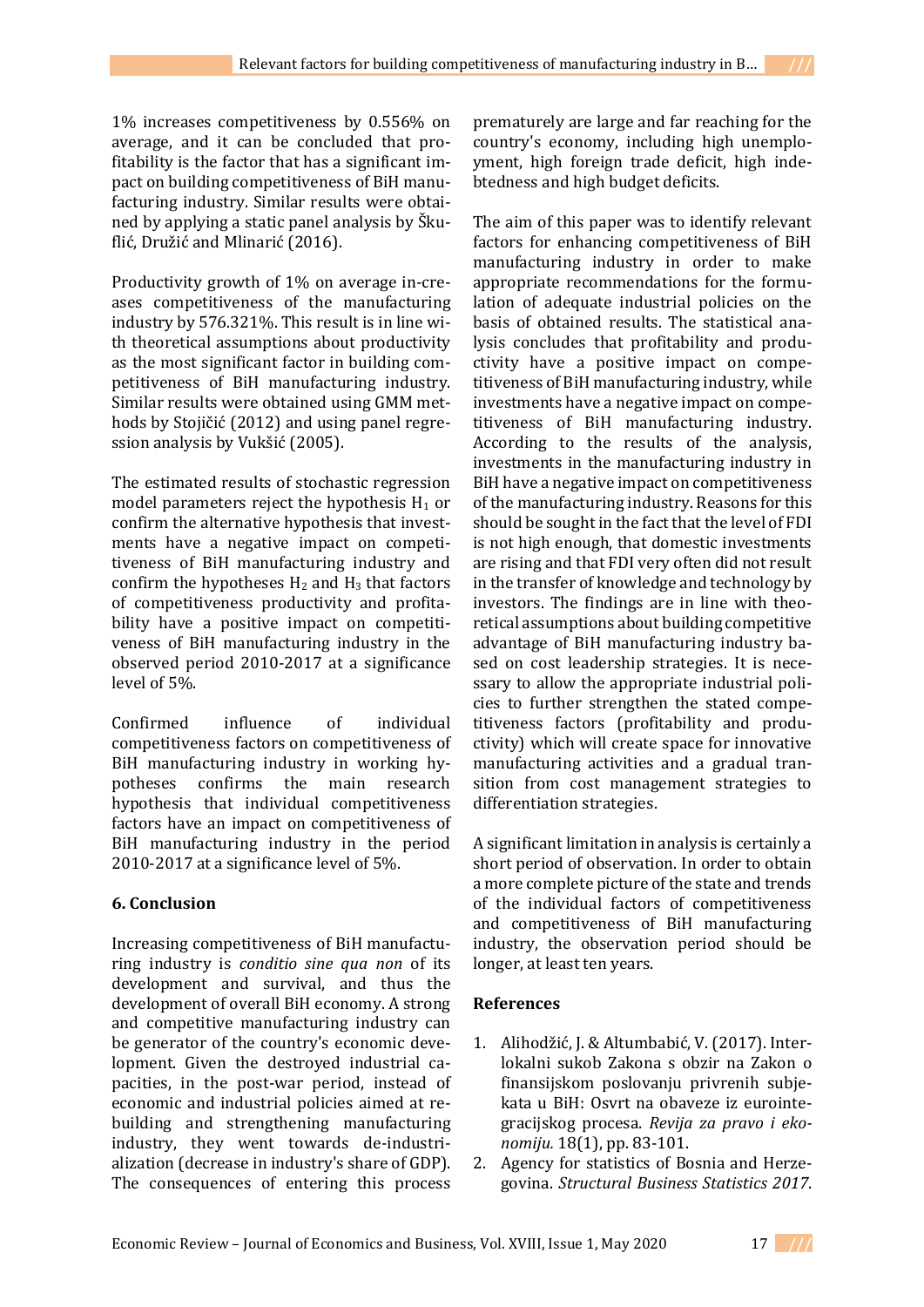Available at: http://www.bhas.gov.ba/ data/Publikacije/Bilteni/2019/SBS\_00\_2017 \_TB\_0\_BS.pdf (Accessed: April 17, 2018).

- 3. Agency for statistics of Bosnia and Herzegovina. *Gross Domestic Product by Production, Income and Expenditure Approach 2017*. Available at: http://bhas.gov.ba/data/Publikacije/Bilteni/2019/NAC\_00\_201 7\_Y1\_0\_BS.pdf (Accessed: October 07, 2019).
- 4. Agency for statistics of Bosnia and Herzegovina*. BiH Foreign trade in goods statistics 2017*. Available at: <http://www.bhas.ba/> saopstenja/2017/ETS\_2016M12\_001\_01\_ bos.pdf (Accessed: October 07, 2019).
- 5. Aralica, Z., Račić, D. & Radić, D. (2008). Innovation Propensity in Croatian Enterprises: Results of a Community Innovation Survey. *South East European Journal of Economics and Business.* 3(1), pp. 77-88.
- 6. Bakarić, I. & Vizek, M. (2010). Analiza konkurentnosti i strukturnih obilježja prerađivačke industrije Republike Hrvatske. *Ekonomski pregled*. 61(5), pp. 241-270.
- 7. Balassa, B. (1965). Trade Liberalization and 'Revealed' Comparative Advantage*, The Manchester School*. 33. pp. 99-123.
- 8. Basarac, M. & Vučković, V. (2012). Analiza izvozne konkurentnosti hrvatske prerađivačke industrije. *Ekonomski pregled.*  61(12), pp. 729-751.
- 9. Bezić, H., Cerović, Lj. & Galović, T. (2011). Promjene u konkurentskim prednostima prerađivačke industrije Hrvatske. *Časopis za ekonomsku teoriju i praksu.* 29(2), pp. 465-487
- 10. Blanchard, O. & Perotti, R. (2002). An Empirical Characterization of Dynamic Effects of Changes in Government Spending and Taxes on Output. *The Quarterly Journal of Economics.* 117(34), pp. 1329-1368.
- 11. Bogović, N. & Peteh, B. (2007). Inovacijska politika u funkciji povećanja konkurentnosti prerađivačke industrije Republike Hrvatske. *Ekonomska istraživanja.* 20(2), pp. 76-85.
- 12. Branković, A. (2015). Izvozna konkurentnost privrede Republike Srbije pod uticajem tranzicionih promjena. In: *Strukturne promene u Srbiji – dosadašnji rezultati i perspektive* (pp. 48*-*64). Beograd: Institut ekonomskih nauka.
- 13. Buturac, G. & Teodorović, I. (2006). Perspektive industrijske proizvodnje u Hrvatskoj

i intraindustrijska razmjena. *Ekonomski pregled.* 57(11), pp.705-728.

- 14. Buturac, G. (2008). Komparativne prednosti i izvozna konkuretnost hrvatske prerađivačke industrije. *Ekonomska istraživanja.*  21(2), pp. 47-59.
- 15. Central Bank of Bosnia and Herzegovina. *Direct foreign investment.* Available at: http://statistics.cbbh.ba/Panorama/nova view/SimpleLogin\_en\_html.aspx (Accessed: November 26, 2019).
- 16. Daraboš, M. (2015). *Evolucija konkurentske prednosti – U potrazi za uspjehom u hiperkonkurentskim uvjetima*. Zagreb: Naklada Ljevak.
- 17. Delloitte (2016). *Global Manufacturing Competitiveness Index*. Available at: https://www2.deloitte.com/content/dam /Deloitte/global/Documents/Manufacturi ng/gx global-mfg-competitiveness-index-2016.pdf (Accessed: December 08, 2018).
- 18. Džafić, Z. & Terzić, L. (2011). Konkurentnost privrede Bosne i Hercegovine u funkciji evropskih integracija, In: Džafić, Z., Zahirović, S. & Umihanić, B. *(Eds.) Zbornik radova sa druge međunarodne naučne konferencije "Ekonomija integracija"- Izazovi i perspektive integracija zemalja Jugoistočne Europe* (pp. 55-66). Tuzla: Faculty of Economics.
- 19. Đorđević, M. & Lojanica, N. (2016). Uticaj makroekonomskog okruženja na nivo nacionalne konkurentnosti:Primer Republike Srbije. In: Markinković, V., Janjić, V. & Mićić, V. (*Eds*.) *Zbornik radova Unapređenje konkurentnosti Republike Srbije* (pp. 29-41). Kragujevac: Ekonomski fakultet Univerziteta u Kragujevcu.
- 20. Filipović, M., Nikolić, M. & Ilić, V. (2015). Razvoj privrede zasnovane na znanju kao faktor povećanja konkurentnosti privrede Srbije. *Ekonomske teme*. 53(2), pp.191-214.
- 21. Halilbašić, M. & Brkić, S. (2017). Izvozna specijalizacija zemalja Jugoistočne Europe u trgovini sa Europskom unijom. *Ekonomska revija.* 15(1), pp. 75-87.
- 22. Harvard Business School (2018). *Drivers of com-petitiveness.* Available at: [https://www.isc.](https://www.isc/) hbs.edu/competitiveness-economic-development/frameworks-and-key-concepts/ Pages/drivers-of-competitiveness.aspx (Accessed: April 17, 2018).